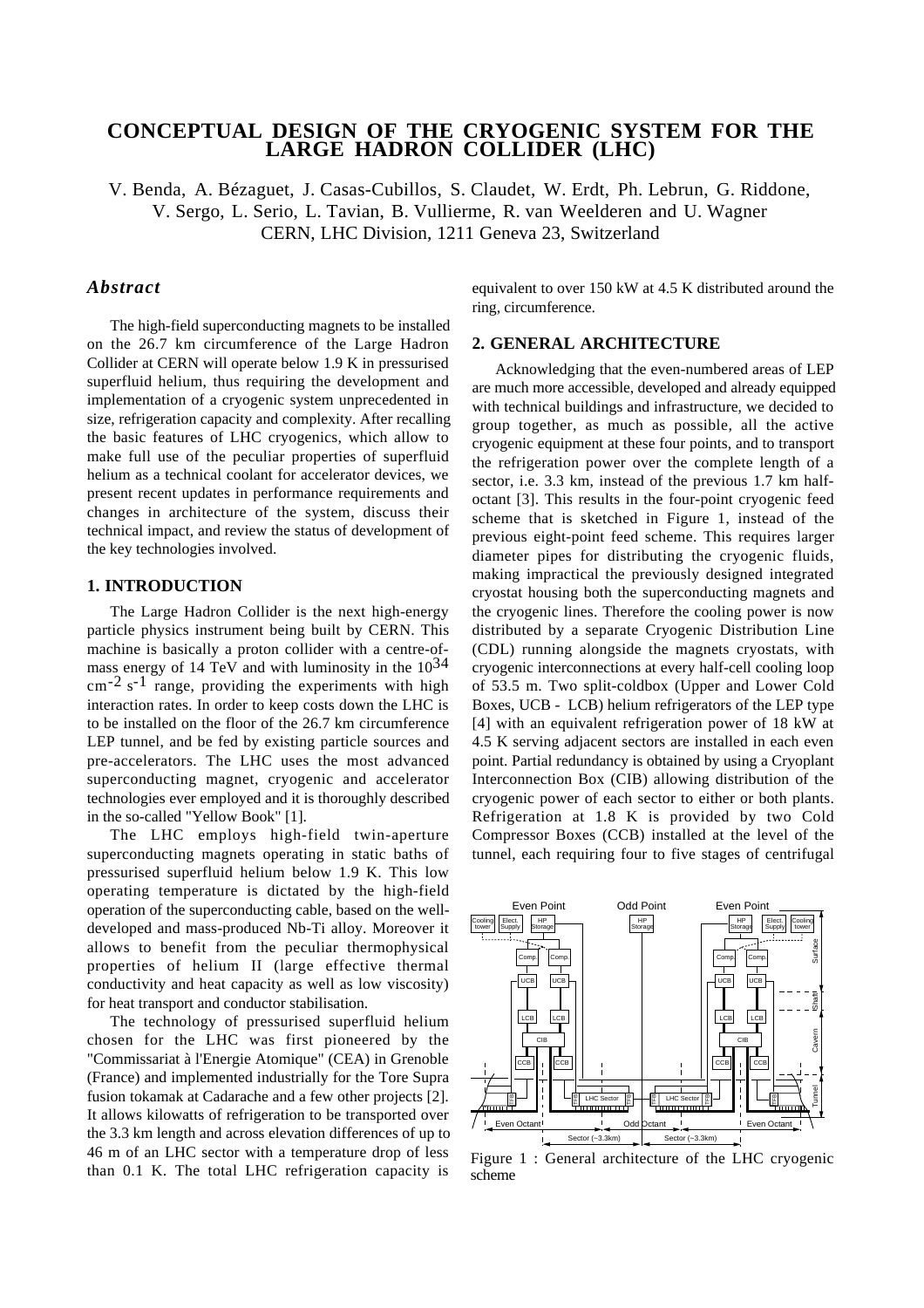

Figure 2: Cryogenic flow-scheme of an LHC half-cell

compressors in series. Two monostage centrifugal compressors, supplied by European industry and featuring novel ideas in wheel design, as well as bearing and drive technology, are being investigated [5,6]. Studies are also under way for possibly using volumetric cold compressors in the CCBs [7]. The string of magnets is terminated by Tunnel Feed Boxes (TFB) on each end of a sector that is used mainly for electrical feed of the LHC, by means of high-temperature superconductor (HTS) current leads [8]. 1000  $\text{m}^3$  and 1500  $\text{m}^3$  storage vessels at 2 MPa are used in the odd and even points respectively for recovery of gaseous helium after a generalised resistive transition of the superconducting magnets in the sector concerned. The total helium inventory in the LHC amounts to 93500 kg, most of which is stored in the cold mass of the magnet system during operation. For periods of shutdown partial storage in liquid form is envisaged in standard 11000 gallon (about 40  $\text{m}^3$ ) industrial containers compatible with liquid helium handling by European distributors.

## **3. RING OPERATION AND HEAT LOADS**

The cryogenic flow scheme of an LHC half cell is shown in Figure 2. The pressurised superfluid helium bath at 1.9 K in which the superconducting magnets are immersed is cooled by saturated two-phase liquid helium flowing in heat exchanger tubes extending along the string of magnets and supplied by line A through the expansion valve TCV1. The performance and efficiency of this cooling loop, that are key factors in achieving the required magnet performance, have been assessed in the LHC test string [9]. The low saturation pressure is maintained by pumping the vapour through line B. Cooldown and warm-up is achieved by forced circulation of high-pressure gaseous helium supplied at variable temperature by line C, tapped through valve CFV and returned to the refrigerator by valve SRV and line D. In case of magnet resistive transitions, the resulting pressure

rise is contained below the 2 MPa design pressure by discharging the liquid helium inventory of a half-cell into line D through the SRV valves. The low hydraulic impedance of this 150 mm diameter pipe, normally maintained at 20 K, proves very helpful in containing the helium discharge and buffering the gas storage vessels.

The temperature levels are:

- thermal shielding between 50 K and 75 K as a first major heat intercept, lines E and F;
- distribution of supercritical helium at 4.5 K by line C for initial filling of the magnets; during operation it provides the lower heat intercept and cryogen for the non-isothermal cooling of the beam screen by using the control valve TCV2;
- quasi-isothermal superfluid helium cooling the superconducting magnets at a maximum temperature of 1.9 K and transporting the heat loads across the length of a sector (3.3 km) to the CCBs operating at 1.8 K;
- saturated liquid helium (between  $4.5$  K and  $4.7$  K) cooling special superconducting magnets, superconducting acceleration cavities and the lower sections of HTS current leads;
- gaseous helium cooling the resistive upper sections of HTS current leads in forced flow of gaseous helium between 20 K and ambient.

As the heat loads depend strongly on the energy and intensity of the circulating beams, we use hereafter the values of the dynamic loads estimated for nominal (7 TeV, 2 x 0.536 A) and ultimate (7 TeV, 2 x 0.848 A) operating conditions. The estimated heat loads deposited in the magnet cold mass through several processes are given below, respectively for the nominal and ultimate cases:

- synchrotron radiation mostly absorbed by the beam screens amount to 0.41 W/m and 0.65 W/m;
- resistive heating due to image currents result in a 0.33 W/m and 0.83 W/m;
- continuous loss of particles results in a distributed heat load in the helium II baths of 0.06 W/m. This value should decrease with time due to improvement of the vacuum by beam cleaning;
- continuous loss of particles escaping the collimation sections may result in localised heat loads of 55 W and 92 W over a length of a few tens of metres, at one location around the ring;
- absorption of secondaries in the regions close to the high luminosity experimental areas:
	- at the 1.9 K level 500 W to 1250 W in the inner triplets of low-β quadrupoles and 54 W to 134 W in the dispersion suppressor magnets, for the whole machine;

- at the 4.7 K level 240 W to 600 W in the beam separation and recombination dipoles for the whole machine.